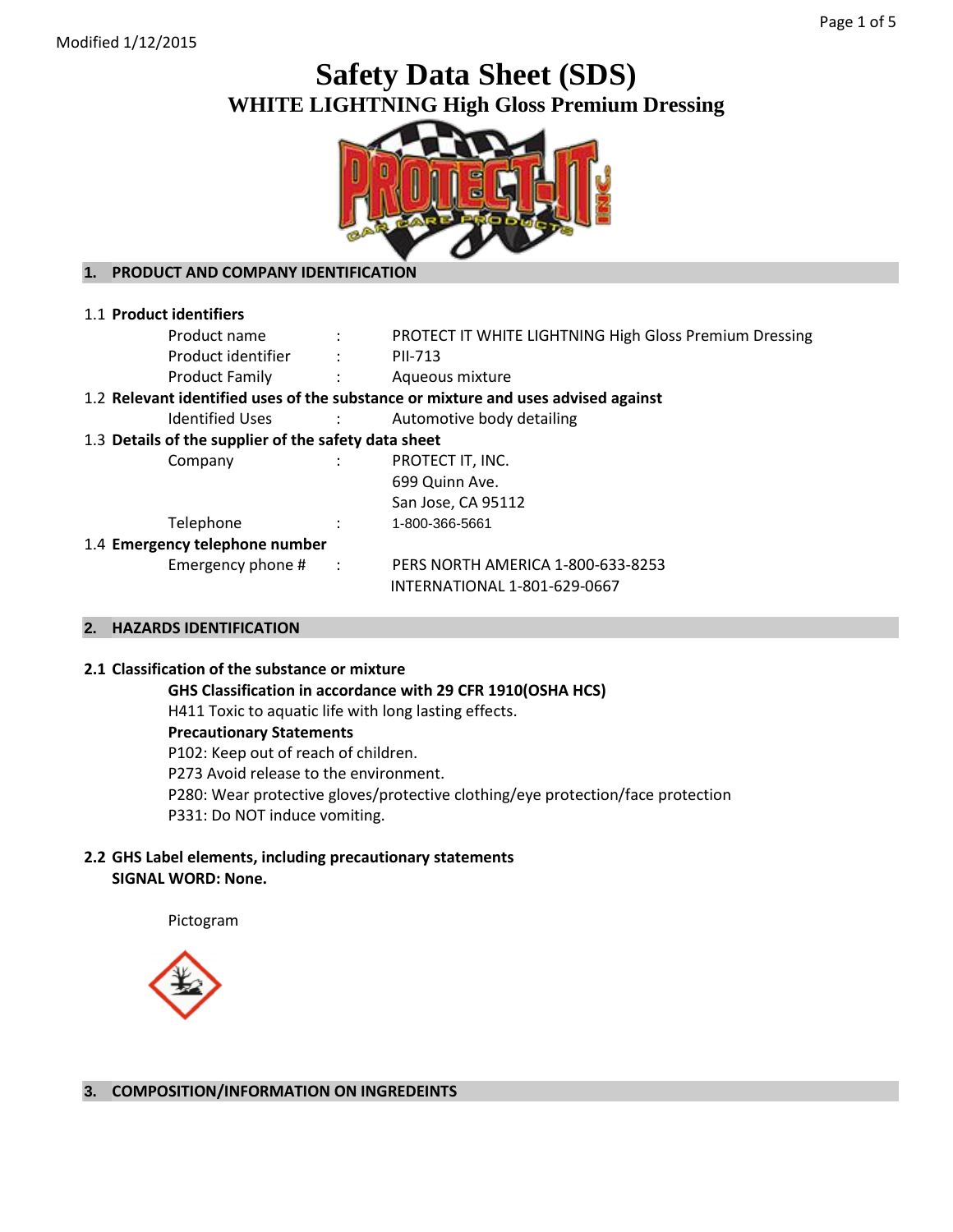# Modified 1/12/2015

| Component                | <b>CAS number</b> | <b>Warnings</b> | Concentration |
|--------------------------|-------------------|-----------------|---------------|
| POLYDIMETHYLSILOXANE     | 63148-62-9        |                 | 18-35%        |
| <b>WATER</b>             | 7732-18-5         |                 | 60-70%        |
| <b>GLYCERIN</b>          | 8043-29-6         |                 | $1 - 2%$      |
| ALKYLPOLYGLUCOSIDE       | 110615-47-9       |                 | $1 - 3%$      |
| <b>ACRYLIC COPOLYMER</b> | N/A               |                 |               |
|                          |                   |                 |               |
|                          |                   |                 |               |

# **4. FIRST AID MEASURES**

# **First aid procedures**

## **After inhalation:**

Get victim to fresh air. Give artificial respiration or oxygen if breathing has stopped. Get prompt medical attention. Do not give fluids if victim is unconscious. If victim is conscious, rinse mouth with water and contact emergency number listed in section 1.4.

#### **After contact with skin:**

Immediately wash skin with soap and water. May cause irritation. Seek medical

attention if irritation or allergic reaction is present.

## **After contact with eyes:**

Immediately flush eyes with running water for at least 15 minutes, occasionally lifting the

upper and lower eyelids. Seek prompt medical attention if redness or irritation occurs. Avoid agitation. Abrasives present in substance may scratch eyes. Remove contact lenses if able.

## **After ingestion:**

Rinse mouth with water, contact poison control center or emergency number listed in section 1.4. Never give anything by mouth to an unconscious person.

#### **Advice to doctor / Treatment:**

None known.

## **5. FIRE FIGHTING MEASURES**

**Flashpoint:** not tested.

**Explosive Limits:** not tested.

**Self ignition:** not tested

**Ignition temperature:** not tested.

**Hazardous combustion products:** carbon oxides, silicon oxides

**Extinguishing media:** alcohol-resistant foam, carbon dioxide, dry powder, water spray,

**Special fire fighting procedure:** Apply alcohol-type or all purpose-type foams by manufacturers' recommended techniques for large fires or water spray. Use carbon dioxide or dry chemical media for small fires. Use selfcontained breathing apparatus and protective equipment. Cool endangered containers with water jet. **Unusual fire and explosion hazards:** Product can potentially float on water.

## **6. ACCIDENTAL RELEASE MEASURES**

**Personal Precautions** Use the Personal protective Equipment recommended in Section 8 of this SDS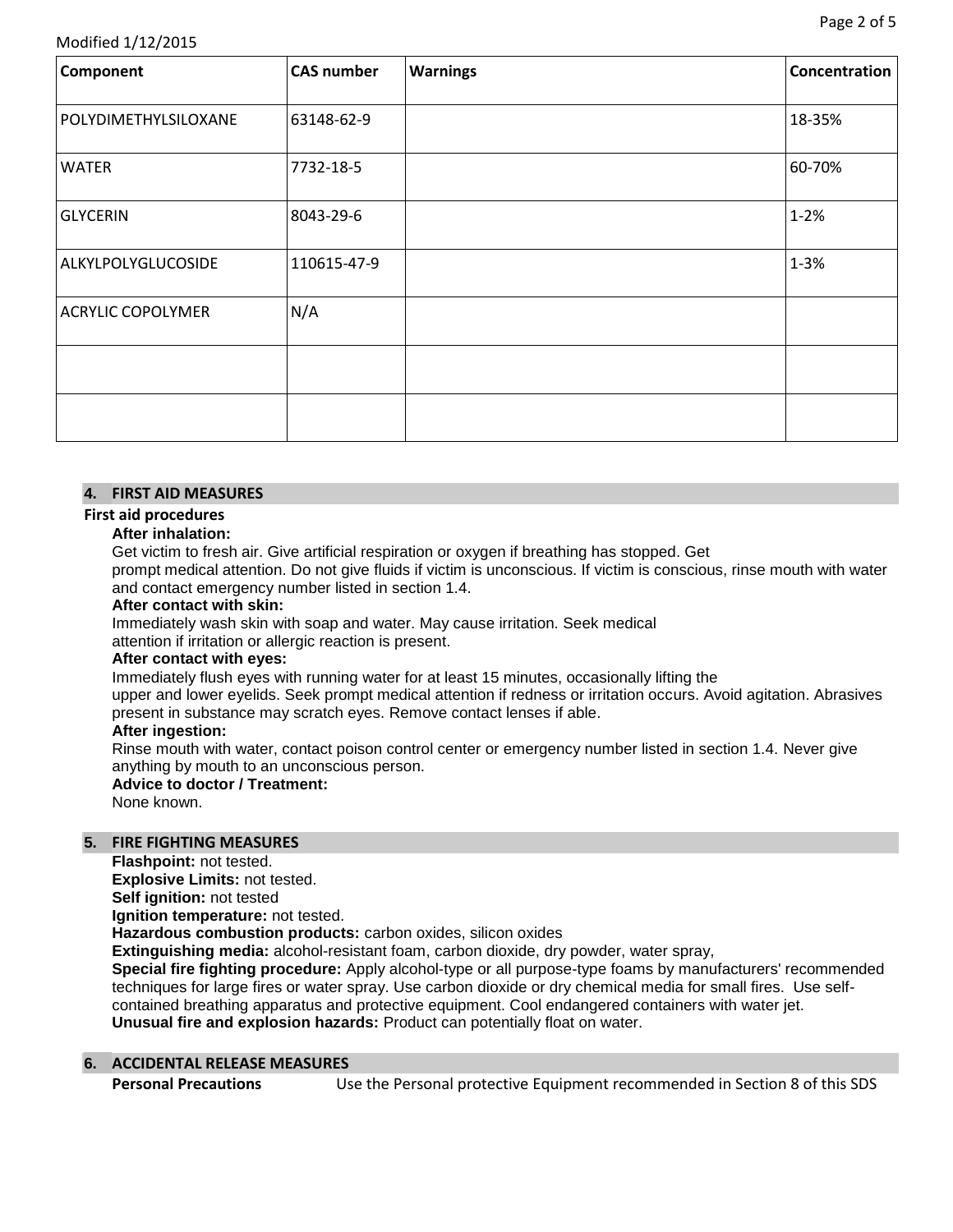| <b>Environmental Precautions</b>  | Spilled product may present a slipping hazard or result in unintended fumes.<br>Please absorb excess, rinse area and ensure adequate ventilation. Spilled<br>product represents a severe slipping hazard.                                                                          |
|-----------------------------------|------------------------------------------------------------------------------------------------------------------------------------------------------------------------------------------------------------------------------------------------------------------------------------|
| <b>Methods for Containments</b>   |                                                                                                                                                                                                                                                                                    |
| and Clean-up                      | Contain large spills as best as possible. Dam flow with appropriate materials and<br>absorb centralized spillage with inert material such as vermiculite, cat litter or<br>diamaceous earth. Sweep and dispose of as needed. For small spills, wipe away<br>and wash exposed area. |
| <b>HANDLING AND STORAGE</b><br>7. |                                                                                                                                                                                                                                                                                    |
| <b>Handling</b>                   | Wear gloves while in use, protect hands, face and skin from prolonged and<br>repeated exposure. May cause skin cracking, drying and irritation.                                                                                                                                    |
| <b>Storage</b>                    | Store with caution. Do not store in temperatures above 120F. Bottle/container<br>may swell and or damage product.                                                                                                                                                                  |
| 8.                                | <b>EXPOSURE CONTROLS/PERSONAL PROTECTION</b>                                                                                                                                                                                                                                       |

| 8.     EXPOSURE CONTROLS/PERSONAL PROTECTION                                                              |                                                                              |  |  |  |  |
|-----------------------------------------------------------------------------------------------------------|------------------------------------------------------------------------------|--|--|--|--|
| <b>Exposure Guideline Comments</b>                                                                        | <b>Exposure Limits:</b>                                                      |  |  |  |  |
| No exposure limits known at this time.                                                                    |                                                                              |  |  |  |  |
| <b>Engineering Controls</b><br>Adequate ventilation mandatory. Use only outside or in well aerated areas. |                                                                              |  |  |  |  |
| <b>Personal Protective Equipment (PPE)</b>                                                                |                                                                              |  |  |  |  |
| <b>Eye/Face Protection</b>                                                                                | Wear safety goggles.                                                         |  |  |  |  |
| <b>Skin Protection</b>                                                                                    | Wear gloves while in use. Nitrile recommended.                               |  |  |  |  |
| <b>Respiratory Protection</b>                                                                             | Niosh approved respirator for airborne fumes if adequate ventilation not     |  |  |  |  |
|                                                                                                           | present. Fumes not likely.                                                   |  |  |  |  |
| <b>General Hygiene Considerations</b>                                                                     | Treat products as sum of its components. Wash hands before and after use and |  |  |  |  |

before smoking eating or drinking.

# **9. PHYSICAL AND CHEMICAL PROPERTIES**

| <b>Physical State</b>            | Viscous fluid.      |
|----------------------------------|---------------------|
| Appearance                       | White thick lotion  |
| <b>Particle Size</b>             | liquid              |
| Odor                             | solvent             |
| <b>Odor Threshold</b>            | No Available Data   |
| Molecular Formula                | Mixture             |
| <b>Molecular Weight</b>          | Mixture             |
| <b>Boiling Point</b>             | 390.00 F - 480.00 F |
| <b>Decomposition Temperature</b> | No Available Data   |
| <b>Melting point</b>             | 32F                 |
| <b>Freezing Point</b>            | 32F                 |
| <b>Relative Density</b>          | .979g/cm3           |
| <b>Bulk Density</b>              | No Available Data   |
| <b>Solubility in Water</b>       | <b>COMPLETE</b>     |
| Solubility in other liquids      | No Available Data   |
| рH                               | 7-9                 |
| <b>Flash point</b>               | No Available Data   |
|                                  |                     |

| <b>10. STABILITY AND REACTIVITY</b> |                                 |
|-------------------------------------|---------------------------------|
| <b>Chemical Stability</b>           | Stable under normal conditions. |
| <b>Conditions to Avoid</b>          | Avoid extreme temperatures.     |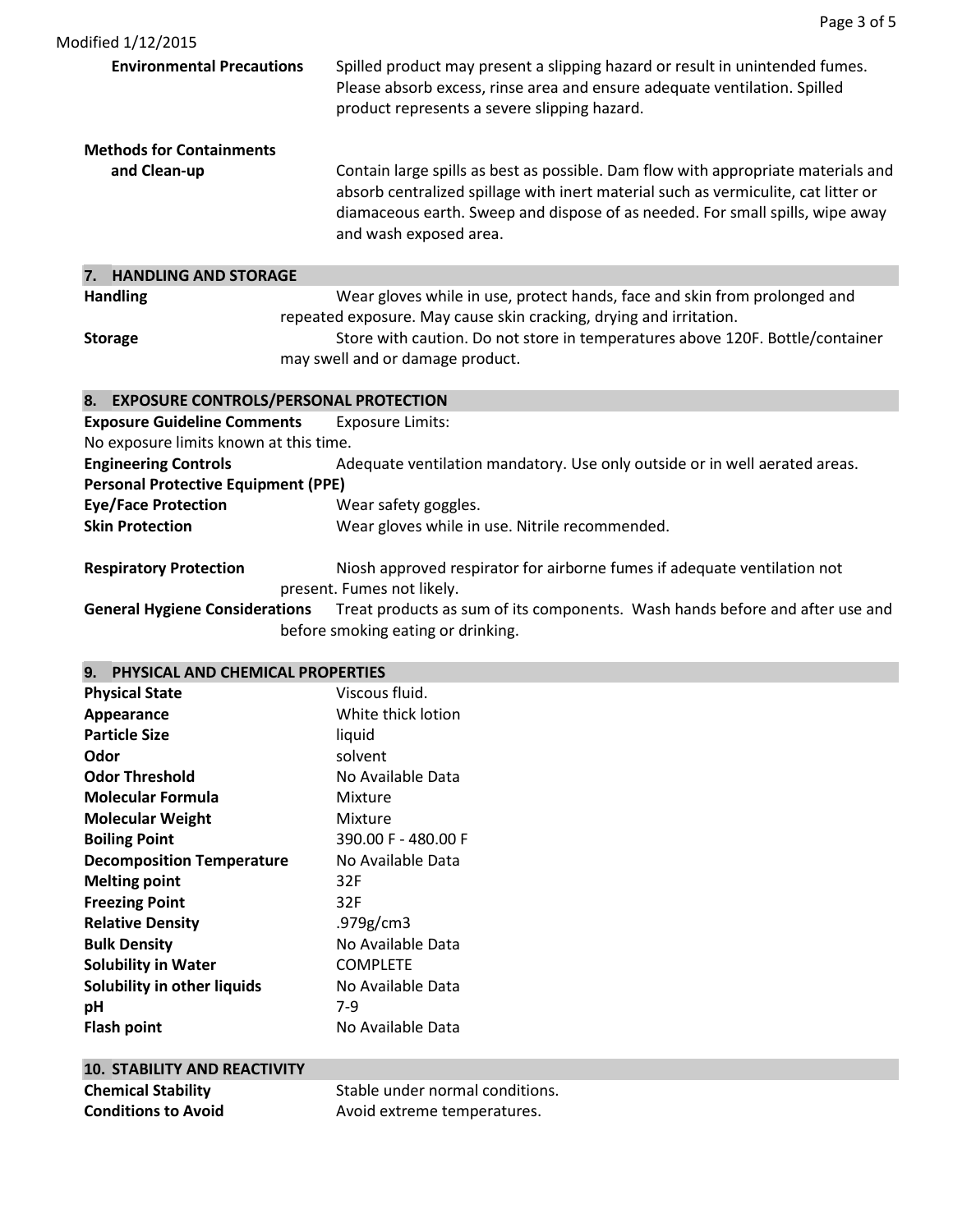| <b>Hazardous Decomposition</b>  |                                                 |
|---------------------------------|-------------------------------------------------|
| <b>Products</b>                 | carbon oxides, carbon monoxides, silicon oxides |
| <b>Possibility of Hazardous</b> |                                                 |
| <b>Reactions</b>                | Do not bring into contact with oxidizers.       |

### **11. TOXICOLOGICAL INFORMATION**

## **SERIOUS EYE DAMAGE / IRRITATION:**

Irritation possible.

**RESPIRATORY OR SKIN SENSITIZATION:** 

| Skin sensitization was not evident in animal studies.               |
|---------------------------------------------------------------------|
| This material presents an aspiration hazard.                        |
| No data.                                                            |
| No data.                                                            |
| No data.                                                            |
| DEVELOPMENTAL/REPRODUCTIVE: No data.                                |
| There is inadequate evidence for the carcinogenicity of components. |
|                                                                     |

| <b>12. ECOLOGICAL TOXICITY</b> |  |                                                                   |  |  |  |
|--------------------------------|--|-------------------------------------------------------------------|--|--|--|
| <b>General Comments</b>        |  | $\mathbf{H}$ . The set of $\mathbf{H}$ is the set of $\mathbf{H}$ |  |  |  |

No data available. Silicone oils present hazards and issues within environments. Do not release into environment. Do not dispose of in sewers or waterways.

## **13. DISPOSAL CONSIDERATIONS**

Dispose of in accordance with federal, provincial and local government regulations. Containers should NOT be reused. Containers should be disposed of in accordance with government guidelines.

## **14. TRANSPORT INFORMATION**

# **Shipping Information**

Product is not UN rated in product sizes as sold.

Product is not flammable or hazardous.

Ensure, before use, that product is not restricted by any local, state or federal environmental restrictions not otherwise stated.

# **Special Shipping Information**

Not applicable. NFPA/HMIS 1 HEALTH 0 FLAMMABILITY 0 REACTIVITY

# **15. REGULATORY INFORMATION**

# **United States**

SARA 302 Components

SARA 302: No chemicals in this material are subject to the reporting requirements of SARA Title III, Section 302.

SARA 313 Components S

ARA 313: This material does not contain any chemical components with known CAS numbers that exceed the threshold (De Minimis) reporting levels established by SARA Title III, Section 313.